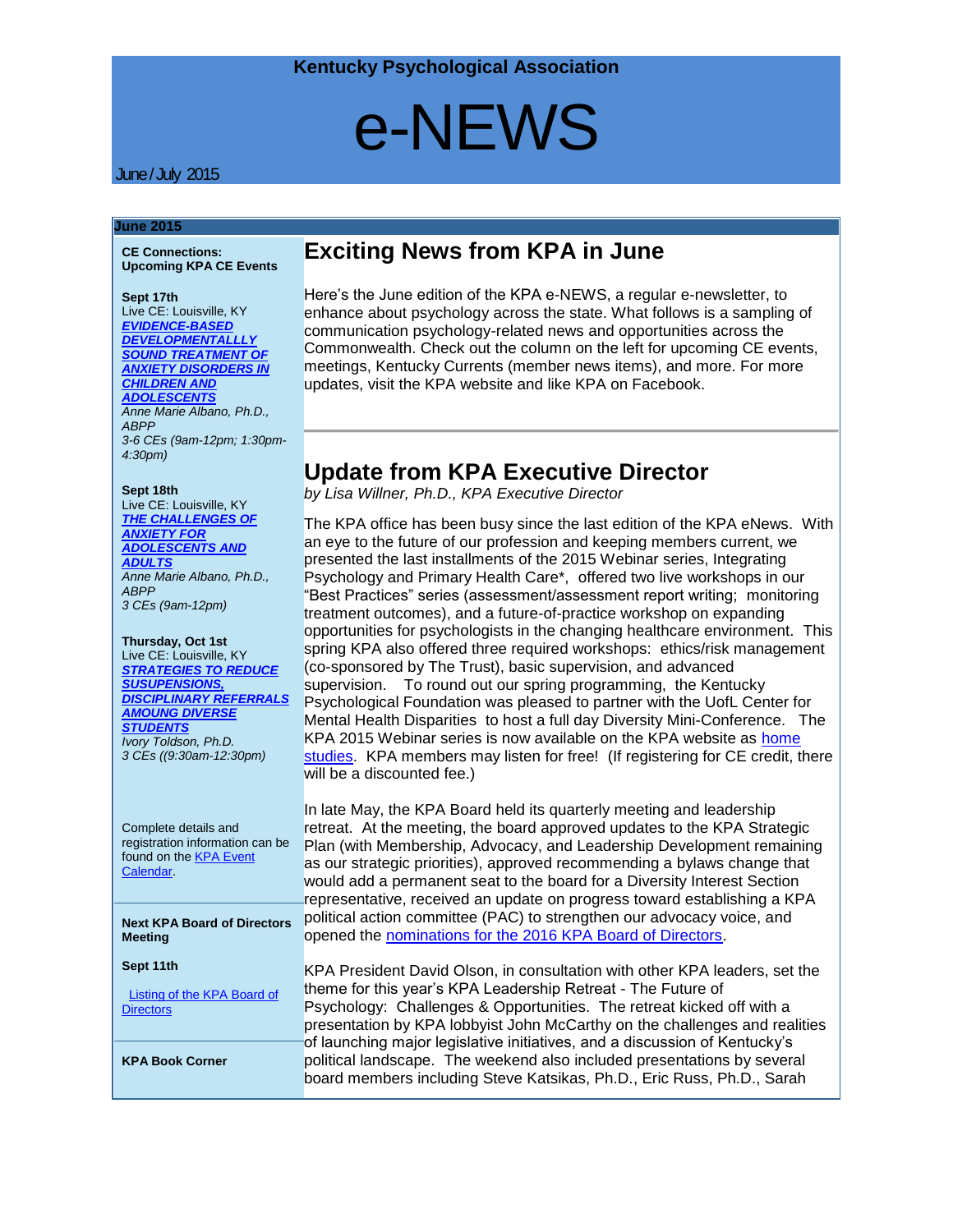## e-NEWS

### June / July 2015

### **KPA Book Corner**

The KPA Book Corner highlights books written by KPA Members and those recommended by KPA speakers, including those from the 2013 Convention. Click [here to take a look at our](http://www.kpa.org/link.asp?e=alexandra@kpa.org&job=1933931&ymlink=3753812&finalurl=http%3A%2F%2Fwww%2Ekpa%2Eorg%2F%3F477)  [current listings.](http://www.kpa.org/link.asp?e=alexandra@kpa.org&job=1933931&ymlink=3753812&finalurl=http%3A%2F%2Fwww%2Ekpa%2Eorg%2F%3F477)

If you have presented for KPA or are a KPA Member author, please send your suggested items to kpa@kpa.org.(If you order Book Corner recommendations or other items through Amazon, remember to access the Amazon site by clicking on the Amazon link on the KPA home page - Amazon donates a small percentage of these purchases back to KPA!)

Shelton, Ph.D., and Laurie Grimes, Ph.D. While some presentations examined prescriptive authority for psychologists (RxP) as a national issue, the discussion took place within the much broader context of expanding opportunities for professional practice. Special thanks to organizational psychologist Dr. Rick Cartor for volunteering as our retreat facilitator, and to RxP task force chair Dr. Katsikas for his considerable research on the topic. (Watch for a member survey on RxP to be distributed later this summer – it has been over ten years since KPA's last survey on this topic.)

For me, the main takeaway from the retreat – and I heard this from several of our long-time KPA leaders – was the prominence of many of our younger board members, the strength of their voices and leadership, the depth of their engagement in KPA, and their commitment to the future of psychology. Our profession is in good hands!

Wherever you are in your career – early, mid, late – there is room for all and for diverse experiences and perspectives within KPA's leadership. Please consider finding new ways to increase your engagement in KPA. This is a great time to [nominate yourself or a colleague for the board,](http://www.kpa.org/link.asp?e=alexandra@kpa.org&job=1933931&ymlink=3753812&finalurl=https%3A%2F%2Fkpa%2Esite%2Dym%2Ecom%2Fgeneral%2Fcustom%2Easp%3Fpage%3D2015BoardN) or to [apply for](http://www.kpa.org/link.asp?e=alexandra@kpa.org&job=1933931&ymlink=3753812&finalurl=https%3A%2F%2Fkpa%2Esite%2Dym%2Ecom%2F%3F520)  [committee participatio](http://www.kpa.org/link.asp?e=alexandra@kpa.org&job=1933931&ymlink=3753812&finalurl=https%3A%2F%2Fkpa%2Esite%2Dym%2Ecom%2F%3F520)[n.](http://www.kpa.org/link.asp?e=alexandra@kpa.org&job=1933931&ymlink=3753812&finalurl=http%3A%2F%2Fwww%2Ekpa%2Eorg%2F%3Fpage%3DCommitteeApplication)

#### **Community Bulletin Board**

A forum is available to any KPA member who would like to post information that the psychology community may find interesting or helpful or for which psychology input is requested. Visit the **[Community Bulletin Board](http://www.kpa.org/link.asp?e=alexandra@kpa.org&job=1933931&ymlink=3753812&finalurl=http%3A%2F%2Fkpa%2Esite%2Dym%2Ecom%2Fforums%2F) to** view current messages or to post a new message.

My write-up would be incomplete without a special shout-out to KPA's Central Office staff for their outstanding work during this busy time! Joy Kaplan, KPA's new Director of Operations is proving herself to be a quick study, with a strong focus on responsive member service and streamlining operations. Alexandra Kempf recently celebrated her one year KPA Anniversary – her efficiency and high standards are keeping the trains running and on time during this time of transition in the Central Office.

I look forward to seeing you at a KPA event soon!

## **KPA Advocacy Victory! SB 51: Duty to Warn Legislation!**

On June 16, 2015, KPA representatives were pleased to join Governor Beshear in his signing and enactment of SB 51, the "Duty to Warn" legislation, which allows psychologists to break confidentiality when a patient makes a violent threat or expresses homicidal intent. The previous law only made "duty to warn" legal for patients in an inpatient setting; now, patients in outpatient settings are included in the definition. Dr. Sheila Schuster reminds us to celebrate every advocacy victory. Thanks to all of you who made calls and visits on behalf of this bill, for the tireless work of Dr. Sheila Schuster, the KPA Advocacy Committee, McCarthy Strategic Solutions, and our past and present bill sponsors: State Senator Morgan Mcgarvey, Senator Whitney H. Westerfield, and Representative Robert Benvenut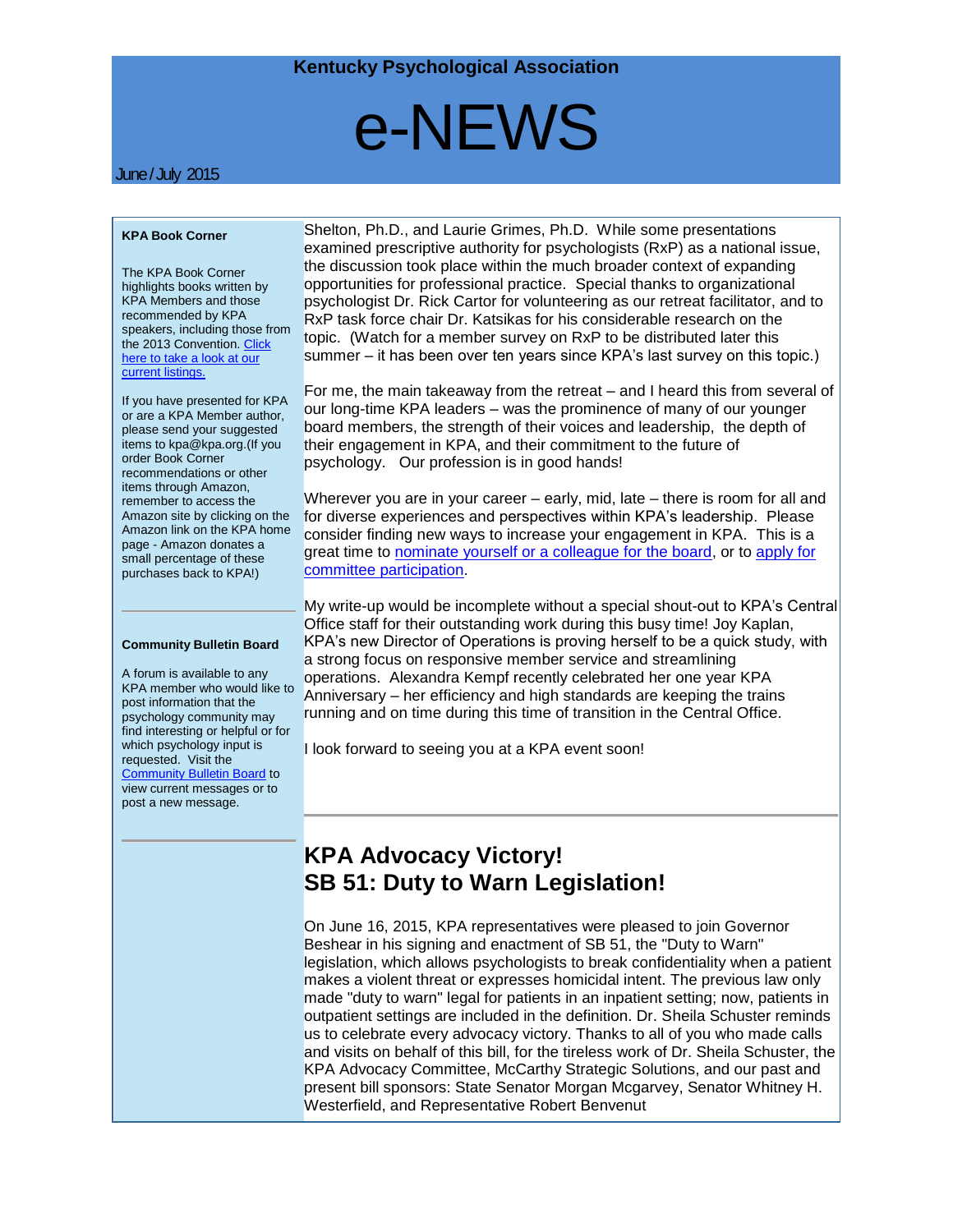## e-NEWS

### June / July 2015

### **KPA Currents**

A Snapshot of Events in the Lives of KPA Members



Congratulations to KPA member [Monnica Williams,](http://www.kpa.org/link.asp?e=alexandra@kpa.org&job=1933931&ymlink=3753812&finalurl=http%3A%2F%2Flouisville%2Eedu%2Fpsychology%2Fwilliams)  [PhD,](http://www.kpa.org/link.asp?e=alexandra@kpa.org&job=1933931&ymlink=3753812&finalurl=http%3A%2F%2Flouisville%2Eedu%2Fpsychology%2Fwilliams) on her selection as the winner of this year's Samuel M. Turner Early Career Award for Distinguished Contributions to Diversity in Clinical Psychology by the Society of Clinical Psychology (APA Division 12). Her award will be presented during the 2015 APA Convention in Toronto this August

#### **Advertisement:**

\_\_\_\_\_\_\_\_\_\_\_\_\_\_\_\_\_\_\_\_\_\_\_



**\_\_\_\_\_\_\_\_\_\_\_\_\_\_\_\_\_\_\_\_\_\_\_** 

## **Kentucky Psychological**

## **Foundation News**

## **Successful KPF Diversity Mini-Conference**

The Diversity Mini-Conference was sponsored by the Kentucky Psychological Foundation and the UofL Center for Mental Health Disparities and featured speaker Monnica Williams, Ph.D., CMHD Director.

The Diversity Mini-Conference featured two workshops that provided clinicians with the tools needed to successfully incorporate cultural factors into therapy. The morning workshop provided essential information about the ethnic minority experience and mental health risks. The afternoon workshop focused on the proficient application of therapeutic strategies into the ethnic minority experience. As part of the afternoon session, the KPF Diversity Committee introduced a new, cultural consultation resource.

## **Research Colloquium Travel Award**

The Kentucky Psychological Foundation has created an initiative to support the presentation of research colloquia by psychologists in academic or research settings within the Commonwealth of Kentucky. The purpose of this initiative is to foster inter-institutional networking between Kentucky academic or research institutions, promote the exchange of ideas, and provide career-development opportunities for academic and research psychologists within the Commonwealth. [Click here for details.](http://www.kpa.org/link.asp?e=alexandra@kpa.org&job=1933931&ymlink=3753812&finalurl=https%3A%2F%2Fkpa%2Esite%2Dym%2Ecom%2F%3F638)

Help support the Kentucky Psychological Foundation by [making a donation today!](http://www.kpa.org/link.asp?e=alexandra@kpa.org&job=1933931&ymlink=3753812&finalurl=https%3A%2F%2Fkpa%2Esite%2Dym%2Ecom%2Fdonations%2Fdonate%2Easp%3Fid%3D7869)

## **2015 Convention Update**

*by Marianne McClure, Chair 2015 Convention*

The 2015 annual convention, Creating Psychology's Future in a Changing Landscape, will be held November 5 – 7 at the Marriott Griffin Gate Resort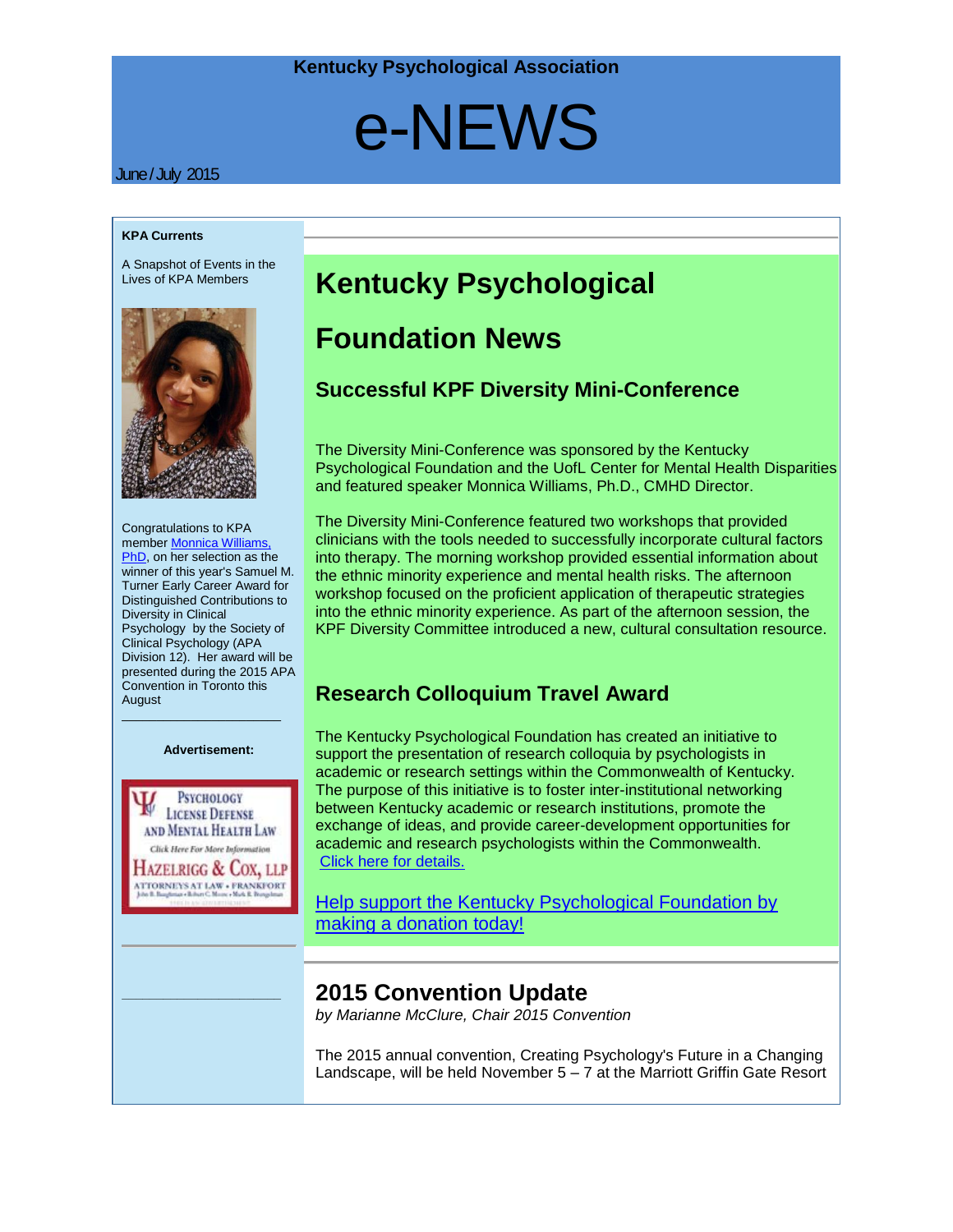## e-NEWS

### June / July 2015

#### **Members in the Media**

Congratulations to KPA member **Monnica Williams, PhD**, for a New York Times Magazine article featuring her and her important research on [Racism's Psychological](http://www.kpa.org/link.asp?e=alexandra@kpa.org&job=1933931&ymlink=3753812&finalurl=http%3A%2F%2Fwww%2Enytimes%2Ecom%2F2015%2F06%2F24%2Fmagazine%2Fracisms%2Dpsychological%2Dtoll%2Ehtml)  [Toll.](http://www.kpa.org/link.asp?e=alexandra@kpa.org&job=1933931&ymlink=3753812&finalurl=http%3A%2F%2Fwww%2Enytimes%2Ecom%2F2015%2F06%2F24%2Fmagazine%2Fracisms%2Dpsychological%2Dtoll%2Ehtml) Dr. Williams is also being featured in an NPR interview on this same topic.

*Please send your announcements to kpa@kpa.org so that your news may be shared with the KPA membership.* 

#### **KPA Interest Sections**

Joining KPA Interest Sections is free and participation on the listservs is an exclusive member benefit. Many ideas, resources, and requests for treatment recommendations and other opportunities flow through the KPA listservs daily. Here is an excerpt from a post on the KPA Clinical listserv: "Thank you to everyone who shared their experiences with me. I was quite surprised at the variability of your responses.....Nice to have a community to call on for advice when such situations arise!" If you want to expand your resources and deepen your own sense of community within KPA, visit the KPA Interest Section webpage for instructions on how to join a KPA Interest Section.

**Interest Section Details** [Listserv Details](http://www.kpa.org/link.asp?e=alexandra@kpa.org&job=1933931&ymlink=3753812&finalurl=https%3A%2F%2Fkpa%2Esite%2Dym%2Ecom%2F%3FKPAListservs)

in Lexington. A national speaker will be featured each day. On November 5th, M. David Rudd, PhD - back by popular demand! - will provide a 6 hour workshop designed to meet the new licensing requirement for all mental health professionals on suicide assessment, treatment and management. On November 6th, John Norcross, PhD will present A New Therapy for Each Patient: Treatment Adaptations that Work. Additionally, Dr. Norcross will be our luncheon speaker that day. On November 7th, Mark Epstein, MD, will present Everyday Trauma: Perspectives from Buddhism and Psychoanalysis. We are also delighted to offer a wide array of workshops designed to appeal to clinicians working with children, adolescents, and adults throughout all three days of the Convention. A complete list of [presenters](http://www.kpa.org/link.asp?e=alexandra@kpa.org&job=1933931&ymlink=3753812&finalurl=http%3A%2F%2Fwww%2Ekpa%2Eorg%2F%3F2015Presenters) is on the KPA website.

## **KPA Membership to be Surveyed Regarding RxP**

Following the Annual Board Retreat over the weekend of May 29-30th, the KPA Board recommended that a survey be developed and deployed to assess the attitudes that the KPA membership has towards prescription authority (RxP) for psychologists. KPA has occasionally surveyed the membership in the past regarding the issue. Given that there are three states that have passed laws granting prescription privileges, the KPA leadership constituted a Psychopharmacology Task Force (chaired by Steve Katsikas, Ph.D., Spalding University) to explore RxP. Member participation will be solicited via email by mid-July.

## **Psychotropic Medications in Kids, Advocacy, and Integrated Care**

*by Laurie Grimes, PhD, KPA Director of Professional Affairs* 

Integrated care is the buzz right now. And KPA members are hearing more and more about the need for advocacy. In an effort to make these issues more tangible to the day-to-day practice of psychology, I am starting a series of articles about psychology, advocacy, and integrated care. If you have an idea for an article, please contact me!

In recent months, media reports have highlighted some disturbing trends in children's mental health care in our state. Here in the Bluegrass, 19% of our children age 4-17 are diagnosed with ADHD compared to 11%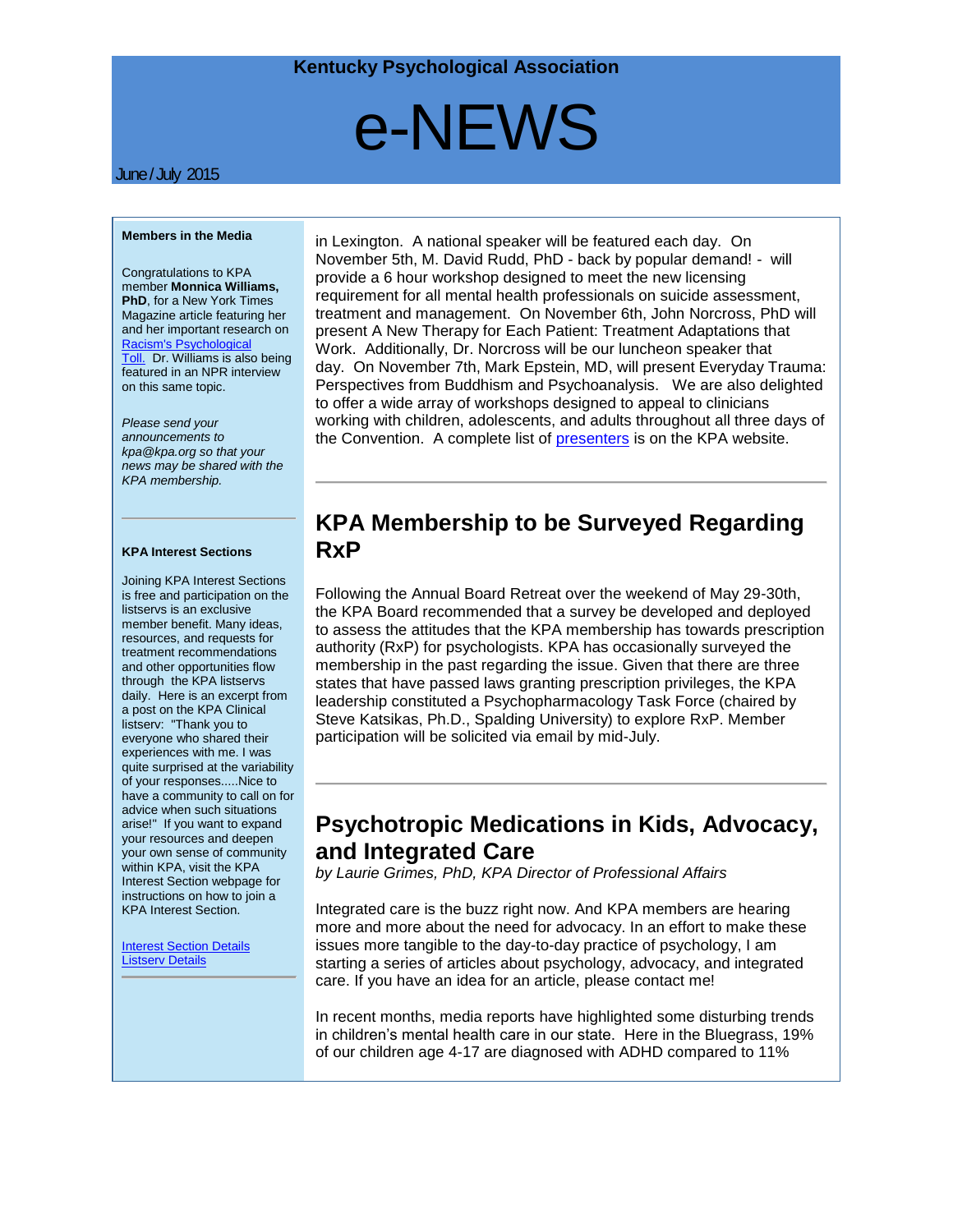## e-NEWS

### June / July 2015



**[PAGS](http://www.kpa.org/link.asp?e=alexandra@kpa.org&job=1933931&ymlink=3753812&finalurl=https%3A%2F%2Fwww%2Efacebook%2Ecom%2FMyKPAGS)** 

nationally, and children are prescribed psychotropic medications at a rate nearly double the national average. As licensed psychologists, the primary professionals providing assessment and non-medication treatment for ADHD and other psycho-social-emotional concerns, we need to advocate and educate health care colleagues and the public on the role, merit, and value of our therapeutic services. We need to urge caution in relying solely on symptom-based diagnoses where careful and comprehensive assessment is needed to differentiate pervasive underlying deficits from other emotional, behavioral, medical, environmental, or learning issues that may share or prompt similar symptoms. In the case of ADHD, common signs and symptoms such as fidgetiness and short attention span are well-known and easily observed, but teasing out the presentation of this disorder from other conditions that may share symptoms such as anxiety or learning disabilities requires assessment across a range of domains of functioning. In cases involving out of control behavior, unmanaged anger, or labile moods, children may be prescribed SSRIs or antipsychotic medications to manage symptoms without a full assessment to determine behavioral etiology, environmental contributions, and treatment options that address the core issues of the symptoms. Children are not being well-served with these practices, and better integrated medical and psychological care is needed as part of the efforts to curb these troubling trends.

Because parents often consult with their primary care physicians first, establishing cooperative and consultative relationships across disciplines is critical to bridging the continuum of services. The screening questionnaires, symptom checklists, and continuous performance tests used in many pediatric office evaluations when ADHD symptoms are reported provide a good initial step to determine clinical severity, though are insufficient for a definitive diagnosis when used in isolation. A referral to a psychologist for a full psychoeducational assessment battery will provide the cross-disciplinary care that accommodates the needs of developing brains and bodies and can be easily accomplished when some form of collaborative, integrated care health care model is in place. These issues of high rates of ADHD diagnoses and psychotropic prescriptions in children provide timely examples of the overlap of physical, behavioral, and emotional symptoms and highlight the need for physicians and psychologists to work together to treat the whole patientthe paradigm that is supported in the integrated care practice models encouraged in today's health care industry. Psychologists can use highprofile issues in the mainstream media such as these to educate and advocate about the integral role of psychology in providing comprehensive and quality health care.

If you have an idea for an article, please contact me at Laurie@kpa.org.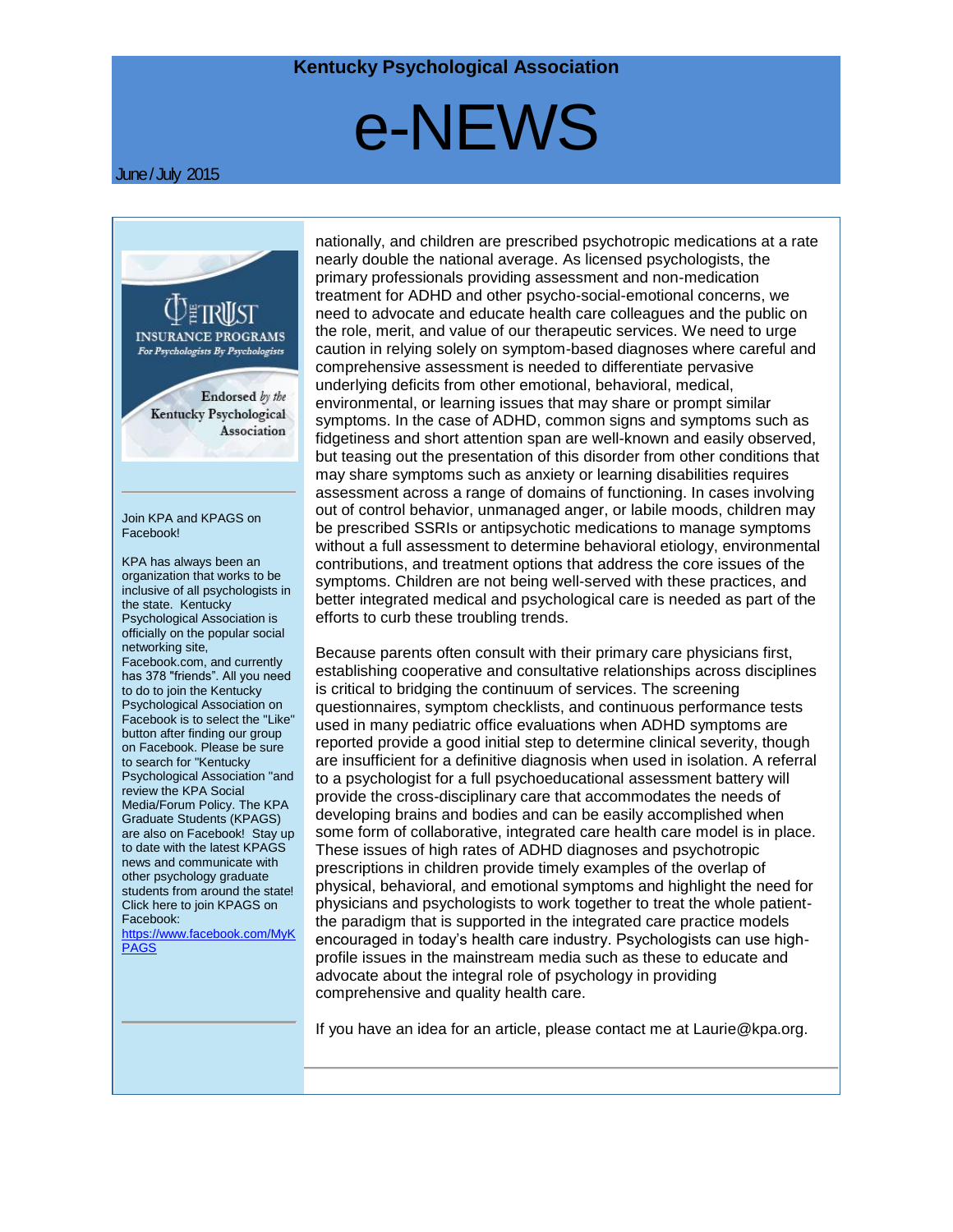## e-NEWS

June / July 2015

#### **Advertise in the KPA e-Newsletter!**

The bi-monthly editions of the KPA e-Newsletter, are distributed to over 1100 KPA members. The eNewsletter is sent via blast email at the end of Jan, March, May, July, Sept and Nov with submissions accepted at any time. Complete information and pricing details are available on the KPA Advertising webpage.

#### **Support KPA During in 2015 via Shopping on Amazon.com**

You can support KPA when shopping on Amazon by clicking the Amazon link on the main KPA website as a first step in making purchases on Amazon.com. Up to 3% of every purchase made on Amazon when you click their link on the main KPA website benefits KPA.

## **The Frankfort Beat…..**

*by Sheila A. Schuster, Ph.D., KPA Lobbyist and Federal Advocacy Coordinators*

A snow-shortened General Assembly session ended in the wee hours of March 24th with some significant legislation passed! After two unsuccessful attempts, KPA and others colleagues in the mental health community were successful in passing the revised Duty to Warn legislation (SB 51). The bill clarifies once and for all that the "patient" referred to in the statute includes individuals seen in outpatient settings, not just those already in the hospital. The actions on the part of the therapist who is told a credible threat must still take the four actions that have always been part of the duty. Our thanks to Sen. Whitney Westerfield (R-Hopkinsville) and to Sen. Morgan McGarvey (D-Louisville) for their leadership and perseverance!

Legislators also reached a compromise literally at the close of the session and passed SB 192, a bill that attempts to deal with the heroin epidemic in Kentucky by restructuring criminal penalties, infusing \$10M for treatment, instituting a local option for clean needle exchange, and availability of naloxone along with Good Samaritan protections. The Alcohol and Drug Counselors, who had been certified since the mid-1990's, passed a licensure bill and raised their education requirement to the Master's level. All aspects of psychological practice are protected in the bill language. And after several unsuccessful attempts, advocates were successful in passing HB 8 which makes it possible for unmarried persons to seek a domestic violence protective order, a right previously reserved only for married persons.

The news, however, was not all good. HB 145, legislation to establish a comprehensive indoor smoking ban across Kentucky passed the House, but did not receive a hearing in the Senate…a blow for improving the health of Kentuckians. The KPA bill to clarify the provision of mental health services to minors also passed the House, but was not taken to the Senate floor for a final vote. KPA joined a coalition of providers to back SB 120 which would have established an appeals process within the state's Medicaid program for denied services and lack of payment by the MCOs. Despite the backing of the Senate leadership, the bill failed to move beyond the initial committee hearing.

In many ways, the best news about the session was the increased presence and activity of KPA members! Many calls to the Legislative Message Line were generated in response to our Action Alerts, and twice as many psychologists attended a well-planned and successful KPA Legislative Day in February. Thanks to Dr. Georgeann Brown and to the KPA Advocacy Committee for their hard work. There seems to be more interest, more involvement and more understanding on the part of KPA members that what happens in Frankfort affects them…their practices, their universities, their clients. And with that realization, a growing commitment to do something about it!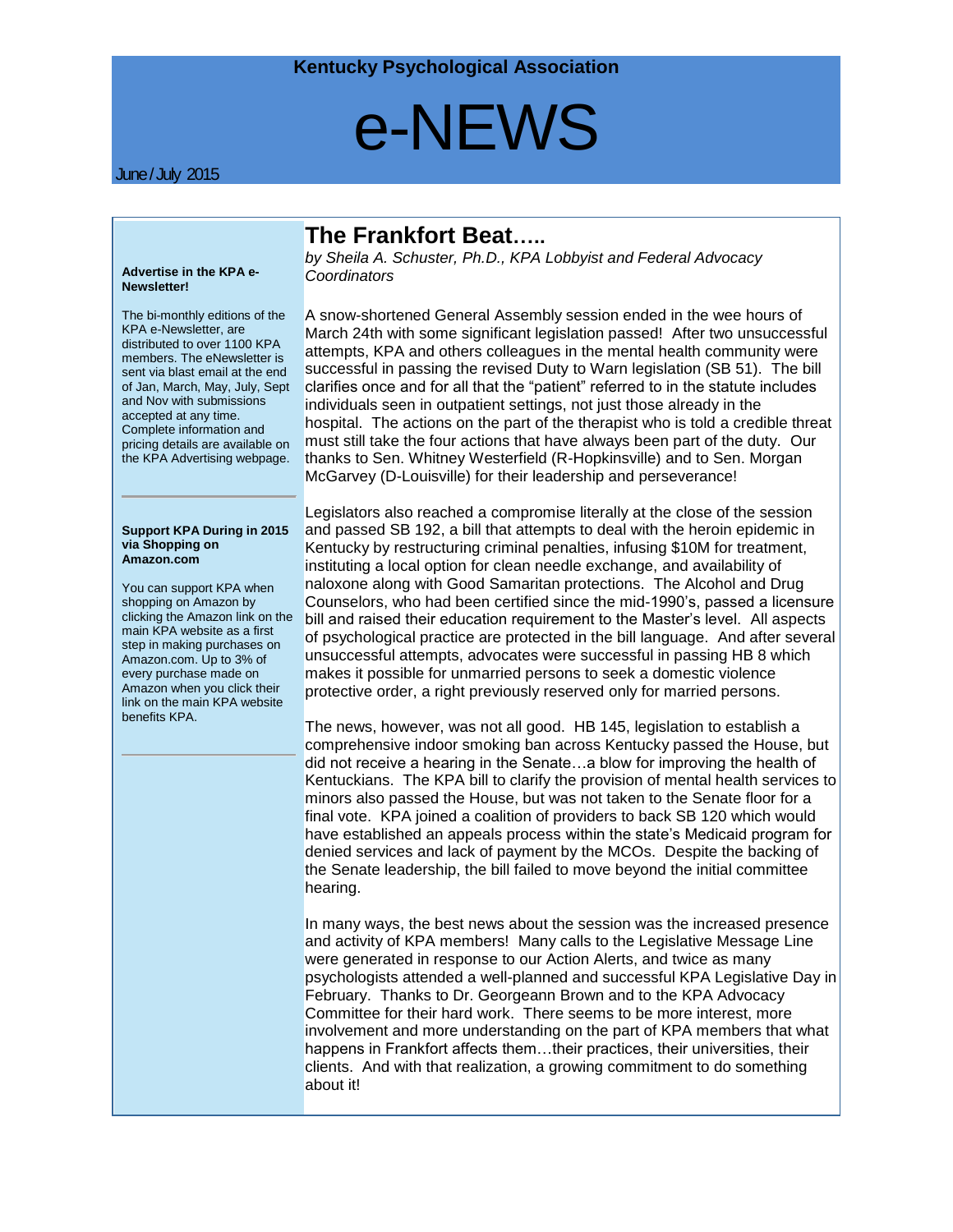## e-NEWS

June / July 2015

#### **The Easiest Way to Accept Payments**

The Kentucky Psychological Association is pleased to offer member merchant accounts credit and debit card processing for your practice. A merchant account provides your clients with a convenient and immediate payment option and makes it easy for them to pay you for your services. Accept payment for consultation fees, counseling sessions and insurance copays. With a merchant account, you can:

•Accept Visa, MasterCard, Discover & AMEX. •Control cash flow & increase business. •Save up to 25% off standard bank fees. •No contract or annual fees. •No cost to transfer services call to compare!

The process is simple. Begin accepting payments today! Call 866-376-0950 or visi[t www.affinipay.com/kpa.](http://www.kpa.org/link.asp?e=alexandra@kpa.org&job=1933931&ymlink=3753812&finalurl=http%3A%2F%2Fwww%2Eaffinipay%2Ecom%2Fkpa)

Immediately upon adjournment of the session, attention shifted to the May primary, particularly to the Governor's race. For the first time, the hotlycontested and spirited race was not on the Democratic side where Jack Conway was an easy winner, but on the Republican side! And the final margin of 63 votes which made Matt Bevin the primary winner and Jamie Comer one of three losers was a reminder to us all how important it is to "Get out and VOTE!" If just one more person in each of Kentucky's 120 counties had voted for Commissioner Comer, he would have been the winner! The statewide offices to be decided on November 3rd are important, but none more so than the Governor's office…because he will appoint Secretaries for all of the Cabinets and Commissioners for all of the Departments. These Executive Branch policy-makers set policy through administrative regulations…which can sometimes more directly affect every day functioning than do statutes!

Speaking of regulations, KPA has scored an unprecedented victory in getting numerous, significant changes to the regulations around Medicaid and the CMHC manual. For the first time, all psychology titles under KRS 319 are included by name in the all of these regulations! Thanks to Dr. Jane Brake for helping me to "bird-dog" the regulations and get these changes made. And The Washington DC Beat….

Fantastic news to report from DC that Congress has finally acted to repeal the Sustainable Growth Rate (SGR), a mechanism which has been in place for years and which annually threatened to cut Medicare reimbursement rates by as much as 20% as a cost-cutting measure. 17 times Congress had to take emergency action to stop the cuts…and now, the threat is gone! Nearly all members of the Kentucky Congressional delegation – Sens. McConnell and Paul; Congressmen Barr, Guthrie, Rogers, Whitfield and Yarmuth – voted for repeal. Only Congressman Massie failed to support us on this measure. APA has outlined an aggressive campaign to make further improvements in Medicare for psychologists. Stay tuned for watch for Action Alerts from me!

MARK YOUR CALENDAR: GENERAL ELECTION – NOVEMBER 3, 2015! October 5, 2015 – Last day to newly-register to vote or to change your registration.

\_\_\_\_\_\_\_\_\_\_\_\_\_\_\_\_\_\_\_\_\_\_\_\_\_\_\_\_\_\_\_\_\_\_\_\_\_\_\_\_\_\_\_\_\_\_\_\_\_\_\_\_\_\_\_\_\_\_\_\_\_

## **Psychologically Healthy Workplace Awards: Now Accepting Applications**

*By Courtney Keim, Ph.D., Chairperson Psychology in the Workplace Committee*

The Kentucky Psychological Foundation (KPF) is pleased to announce that it is now accepting applications for the 2015 Psychologically Healthy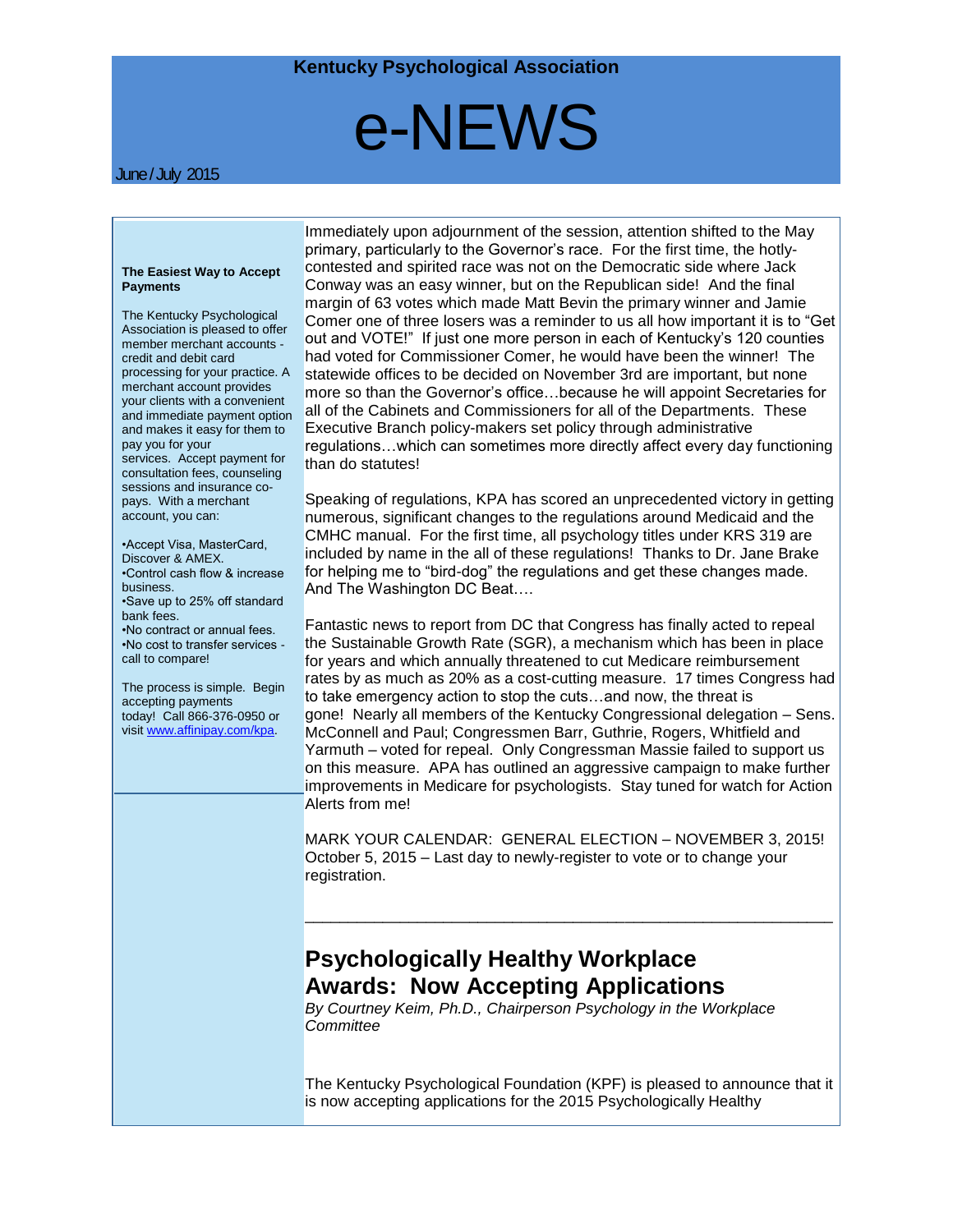

### June / July 2015

### **KPA Home Study Opportunities**

Under revised KRS CE regulations, you can now earn up to 12 credits per licensure cycle for home study courses. See what KPA has to offer...

#### **2015 WEBINAR SERIES NOW AVAILABLE!**

## *[A TRANSFORMING](http://www.kpa.org/link.asp?e=alexandra@kpa.org&job=1933931&ymlink=3753812&finalurl=https%3A%2F%2Fkpa%2Esite%2Dym%2Ecom%2Fstore%2FViewProduct%2Easpx%3Fid%3D4111200)*

*[PARTNERSHIP FOR HEALTH](http://www.kpa.org/link.asp?e=alexandra@kpa.org&job=1933931&ymlink=3753812&finalurl=https%3A%2F%2Fkpa%2Esite%2Dym%2Ecom%2Fstore%2FViewProduct%2Easpx%3Fid%3D4111200)  [CARE: PSYCHOLOGY AND](http://www.kpa.org/link.asp?e=alexandra@kpa.org&job=1933931&ymlink=3753812&finalurl=https%3A%2F%2Fkpa%2Esite%2Dym%2Ecom%2Fstore%2FViewProduct%2Easpx%3Fid%3D4111200)  [INTEGRATIVE PRIMARY CARE](http://www.kpa.org/link.asp?e=alexandra@kpa.org&job=1933931&ymlink=3753812&finalurl=https%3A%2F%2Fkpa%2Esite%2Dym%2Ecom%2Fstore%2FViewProduct%2Easpx%3Fid%3D4111200) Susan McDaniel, Ph.D., APA President-elect*

*[ETHICAL ISSUES](http://www.kpa.org/link.asp?e=alexandra@kpa.org&job=1933931&ymlink=3753812&finalurl=https%3A%2F%2Fkpa%2Esite%2Dym%2Ecom%2Fstore%2FViewProduct%2Easpx%3Fid%3D4111200)  [PSYCHOLOGISTS FACE IN](http://www.kpa.org/link.asp?e=alexandra@kpa.org&job=1933931&ymlink=3753812&finalurl=https%3A%2F%2Fkpa%2Esite%2Dym%2Ecom%2Fstore%2FViewProduct%2Easpx%3Fid%3D4111200)  [INTEGRATED PRIMARY CARE:](http://www.kpa.org/link.asp?e=alexandra@kpa.org&job=1933931&ymlink=3753812&finalurl=https%3A%2F%2Fkpa%2Esite%2Dym%2Ecom%2Fstore%2FViewProduct%2Easpx%3Fid%3D4111200)  [ARE CURRENT APA](http://www.kpa.org/link.asp?e=alexandra@kpa.org&job=1933931&ymlink=3753812&finalurl=https%3A%2F%2Fkpa%2Esite%2Dym%2Ecom%2Fstore%2FViewProduct%2Easpx%3Fid%3D4111200)  [GUIDELINES SUFFICIENT OR](http://www.kpa.org/link.asp?e=alexandra@kpa.org&job=1933931&ymlink=3753812&finalurl=https%3A%2F%2Fkpa%2Esite%2Dym%2Ecom%2Fstore%2FViewProduct%2Easpx%3Fid%3D4111200)  [DO THEY FALL SHORT?](http://www.kpa.org/link.asp?e=alexandra@kpa.org&job=1933931&ymlink=3753812&finalurl=https%3A%2F%2Fkpa%2Esite%2Dym%2Ecom%2Fstore%2FViewProduct%2Easpx%3Fid%3D4111200) Christina Runyan, Ph.D., ABPP*

*[INCREASING VALUE](http://www.kpa.org/link.asp?e=alexandra@kpa.org&job=1933931&ymlink=3753812&finalurl=https%3A%2F%2Fkpa%2Esite%2Dym%2Ecom%2Fstore%2FViewProduct%2Easpx%3Fid%3D4429455)  [THROUGH PEDIATRIC](http://www.kpa.org/link.asp?e=alexandra@kpa.org&job=1933931&ymlink=3753812&finalurl=https%3A%2F%2Fkpa%2Esite%2Dym%2Ecom%2Fstore%2FViewProduct%2Easpx%3Fid%3D4429455)  [INTEGRATED CARE](http://www.kpa.org/link.asp?e=alexandra@kpa.org&job=1933931&ymlink=3753812&finalurl=https%3A%2F%2Fkpa%2Esite%2Dym%2Ecom%2Fstore%2FViewProduct%2Easpx%3Fid%3D4429455)* William Douglas (Doug) Tynan, Jr., Ph.D.

*[PSYCHOSOCIAL ONCOLOGY](http://www.kpa.org/link.asp?e=alexandra@kpa.org&job=1933931&ymlink=3753812&finalurl=https%3A%2F%2Fkpa%2Esite%2Dym%2Ecom%2Fstore%2FViewProduct%2Easpx%3Fid%3D4720704)  [IN INTEGRATIVE](http://www.kpa.org/link.asp?e=alexandra@kpa.org&job=1933931&ymlink=3753812&finalurl=https%3A%2F%2Fkpa%2Esite%2Dym%2Ecom%2Fstore%2FViewProduct%2Easpx%3Fid%3D4720704)  PRACTICE: [ADDRESSIING](http://www.kpa.org/link.asp?e=alexandra@kpa.org&job=1933931&ymlink=3753812&finalurl=https%3A%2F%2Fkpa%2Esite%2Dym%2Ecom%2Fstore%2FViewProduct%2Easpx%3Fid%3D4720704)  [PATIENT NEEDS USING](http://www.kpa.org/link.asp?e=alexandra@kpa.org&job=1933931&ymlink=3753812&finalurl=https%3A%2F%2Fkpa%2Esite%2Dym%2Ecom%2Fstore%2FViewProduct%2Easpx%3Fid%3D4720704)  [EVIDENCE BASED](http://www.kpa.org/link.asp?e=alexandra@kpa.org&job=1933931&ymlink=3753812&finalurl=https%3A%2F%2Fkpa%2Esite%2Dym%2Ecom%2Fstore%2FViewProduct%2Easpx%3Fid%3D4720704)  [APPROACHES](http://www.kpa.org/link.asp?e=alexandra@kpa.org&job=1933931&ymlink=3753812&finalurl=https%3A%2F%2Fkpa%2Esite%2Dym%2Ecom%2Fstore%2FViewProduct%2Easpx%3Fid%3D4720704)* Timothy Pearman, Ph.D.

*[PALLIATIVE CARE AND](http://www.kpa.org/link.asp?e=alexandra@kpa.org&job=1933931&ymlink=3753812&finalurl=https%3A%2F%2Fkpa%2Esite%2Dym%2Ecom%2Fstore%2FViewProduct%2Easpx%3Fid%3D4716987)  HOSPICE: [AN INTEGRATIVE](http://www.kpa.org/link.asp?e=alexandra@kpa.org&job=1933931&ymlink=3753812&finalurl=https%3A%2F%2Fkpa%2Esite%2Dym%2Ecom%2Fstore%2FViewProduct%2Easpx%3Fid%3D4716987)  [RESPONSE FOR A MENTAL](http://www.kpa.org/link.asp?e=alexandra@kpa.org&job=1933931&ymlink=3753812&finalurl=https%3A%2F%2Fkpa%2Esite%2Dym%2Ecom%2Fstore%2FViewProduct%2Easpx%3Fid%3D4716987)  [HEALTH ISSUE](http://www.kpa.org/link.asp?e=alexandra@kpa.org&job=1933931&ymlink=3753812&finalurl=https%3A%2F%2Fkpa%2Esite%2Dym%2Ecom%2Fstore%2FViewProduct%2Easpx%3Fid%3D4716987) Julia Kasl-Godley, Ph.D*.

View the [KPA Home Study Page](http://www.kpa.org/link.asp?e=alexandra@kpa.org&job=1933931&ymlink=3753812&finalurl=http%3A%2F%2Fkpa%2Eorg%2Fdisplaycommon%2Ecfm%3Fan%3D1%26subarticlenbr%3D15) **KPA Member Resources** 

the field of psychology.

for additional options.

Workplace Awards. The awards recognize KY organizations with programs and policies that foster employee health and well-being while enhancing organizational performance.

Creating psychologically healthy workplaces can be good for business. Employees feel motivated, respected and valued, which research shows leads to lower turnover and absenteeism and greater job satisfaction and productivity.

The awards are completely free for the organizations that apply, as this is a volunteer effort for KPF to educate the public about how psychology can be helpful in people's everyday lives.

You can help in this effort by nominating an organization or spreading the word about our awards program! You can share news about the awards through our social media outlets: [facebook.com/KentuckyPHWA,](http://www.kpa.org/link.asp?e=alexandra@kpa.org&job=1933931&ymlink=3753812&finalurl=http%3A%2F%2Ffacebook%2Ecom%2FKentuckyPHWA) [twitter.com/PHWA\\_KY,](http://www.kpa.org/link.asp?e=alexandra@kpa.org&job=1933931&ymlink=3753812&finalurl=http%3A%2F%2Ftwitter%2Ecom%2FPHWA%5FKY) and [linkedin.com/in/KentuckyPHWA.](http://www.kpa.org/link.asp?e=alexandra@kpa.org&job=1933931&ymlink=3753812&finalurl=http%3A%2F%2Flinkedin%2Ecom%2Fin%2FKentuckyPHWA)

We offer detailed feedback reports to our finalists, regardless of who wins an award, and organizations have found these reports to be very helpful for strategic planning. Organizations are evaluated on their policies and programs for:

- Employee involvement
- Health and safety
- Employee growth and development
- Work-life balance and
- Employee recognition

There are a few steps to the award process, with varying deadlines for each. We work with every applicant to walk them through the entire process. The award process is mostly online and easy to do. The steps include:

- 1. Registering the organization in our online system
- (https://app.apaexcellence.org/)

2. Completing a Main Application (a checklist of organizational practices)

3. Completing an Organizational Practices Questionnaire (detailed, essay responses)

4. Sending out an Employee Questionnaire (about 5-10 minutes to complete) 5. KPF committee conducting On-Site Visit (meet with executive team, HR,

employee focus groups)

Awards are given out at KPA's Annual Convention in November. More information can be found at [kpa.org/PHWA.](http://www.kpa.org/link.asp?e=alexandra@kpa.org&job=1933931&ymlink=3753812&finalurl=http%3A%2F%2Fkpa%2Eorg%2FPHWA) You can also contact us at (502) 894-0777 or toll free (877) 572-8255.

**Technology Resource** - Dr. Dan Florell, presenter of the June 21st, 2013 KPA CE Workshop, [Advanced Supervision: Influence of Technology,](http://www.kpa.org/link.asp?e=alexandra@kpa.org&job=1933931&ymlink=3753812&finalurl=http%3A%2F%2Fwww%2Ekpa%2Eorg%2Fgeneral%2Fcustom%2Easp%3Fpage%3D680) has been gracious enough to share an audio recording of his workshop with KPA members interested in the advancements of technology and their use in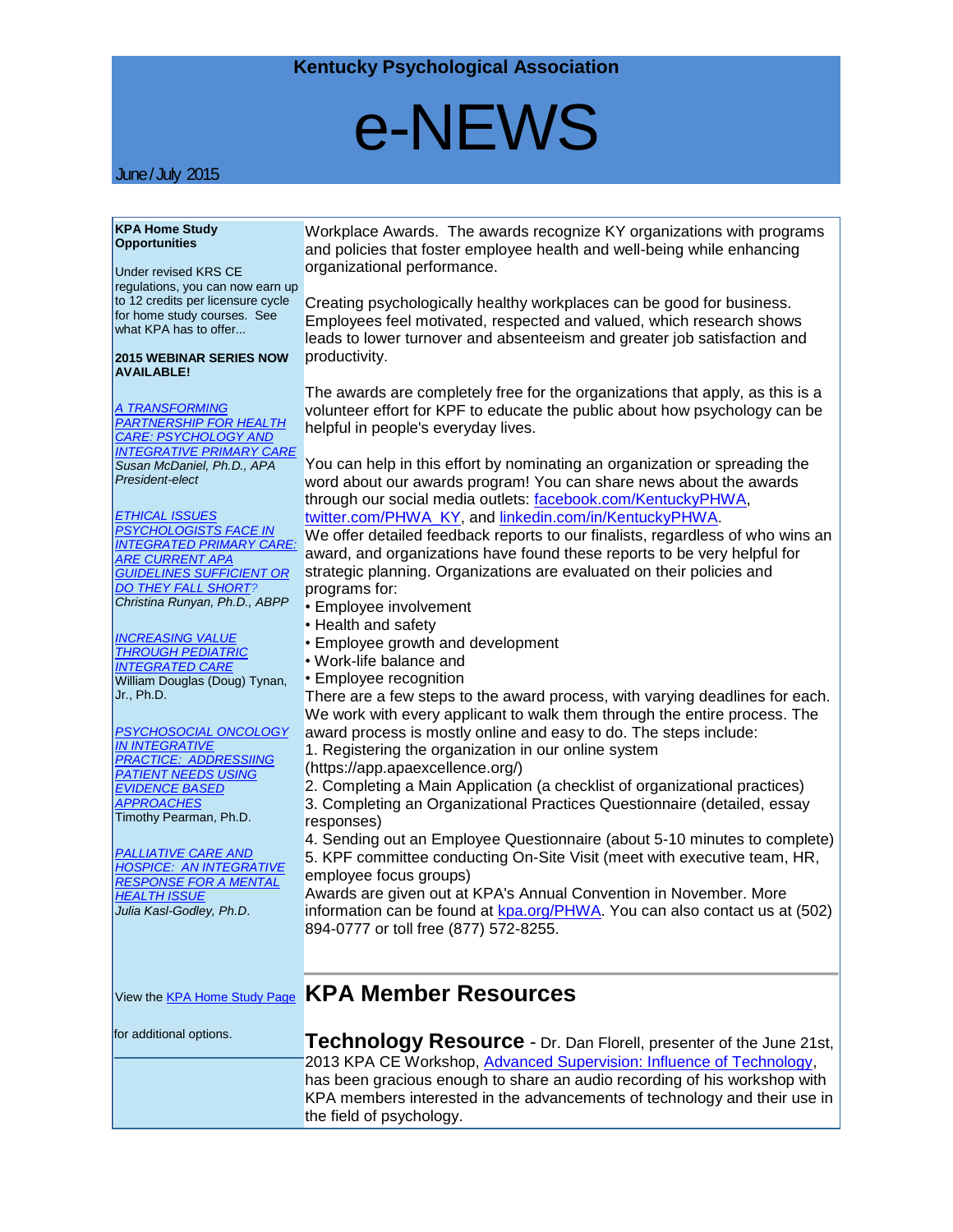# e-NEWS

**Clinical Psychology** – Overview and Effectiveness PowerPoint courtesy of KPA Member Eric Russ, Ph.D., University of Louisville. Click here to access the Powerpoint presentation.

**Ethics Resource** - The KPA Ethics Committee has developed a list of resources for KPA members aimed to help psychologists find [resources](http://www.kpa.org/link.asp?e=alexandra@kpa.org&job=1933931&ymlink=3753812&finalurl=http%3A%2F%2Fkpa%2Esite%2Dym%2Ecom%2F%3Fpage%3D19%26hhSearchTerms%3D%2522resources%2522%23Ethics) about self-assessment, self-care and the development of skills, relationships, and personal qualities that will allow them to be less vulnerable to ethical breaches and "slippery slopes" in their professional careers and foster ethical awareness that leads to optimal practice. The posted resources define and discuss the stress—distress—impairment continuum, and the vulnerability at any point along the way to an ethical violation. They touch on topics such as risk factors, prevention of impairment, intervening with an impaired colleague, treatment options and the national movement toward establishing colleague assistance programs.

## **Gettting your license, keeping your license, and losing your license. Part one – what Doctoral degree education is required**

*by guest contributor, Mark R. Brengelman, JD*

This article is the first in a multi-part series covering the basics of licensure as a psychologist in Kentucky. While most readers of this KPA eNewsletter will have already completed the lengthy professional education to qualify for a license to practice psychology, students and those psychologists who teach or supervise students are especially well-informed by this first article about the educational requirements to be a doctoral-licensed psychologist.

A second part of this series will focus on the different Master's degree requirements. The next part will review the nuts and bolts of applying for a license to practice psychology. Another part applicable to all psychologists will review keeping one's license to practice as a psychologist in Kentucky. Finally, a concluding part in this series will be an overview of losing one's license to practice psychology in Kentucky.

Focusing on the educational component, some states, such as Kentucky, credential psychologists at both the Master's degree and the doctoral level. Other states issue a credential only to those applicants who have completed a doctoral degree in psychology, while the Master's degree itself is basically unnoticed in those states as a matter of law as a sufficient education to be a psychologist. Kentucky has the unusual history of having gone from both doctoral and Master's degree, to doctoral only, then back to both doctoral and Master's degree requirements.

In contrast, the Kentucky Applied Behavior Analysis Licensing Board,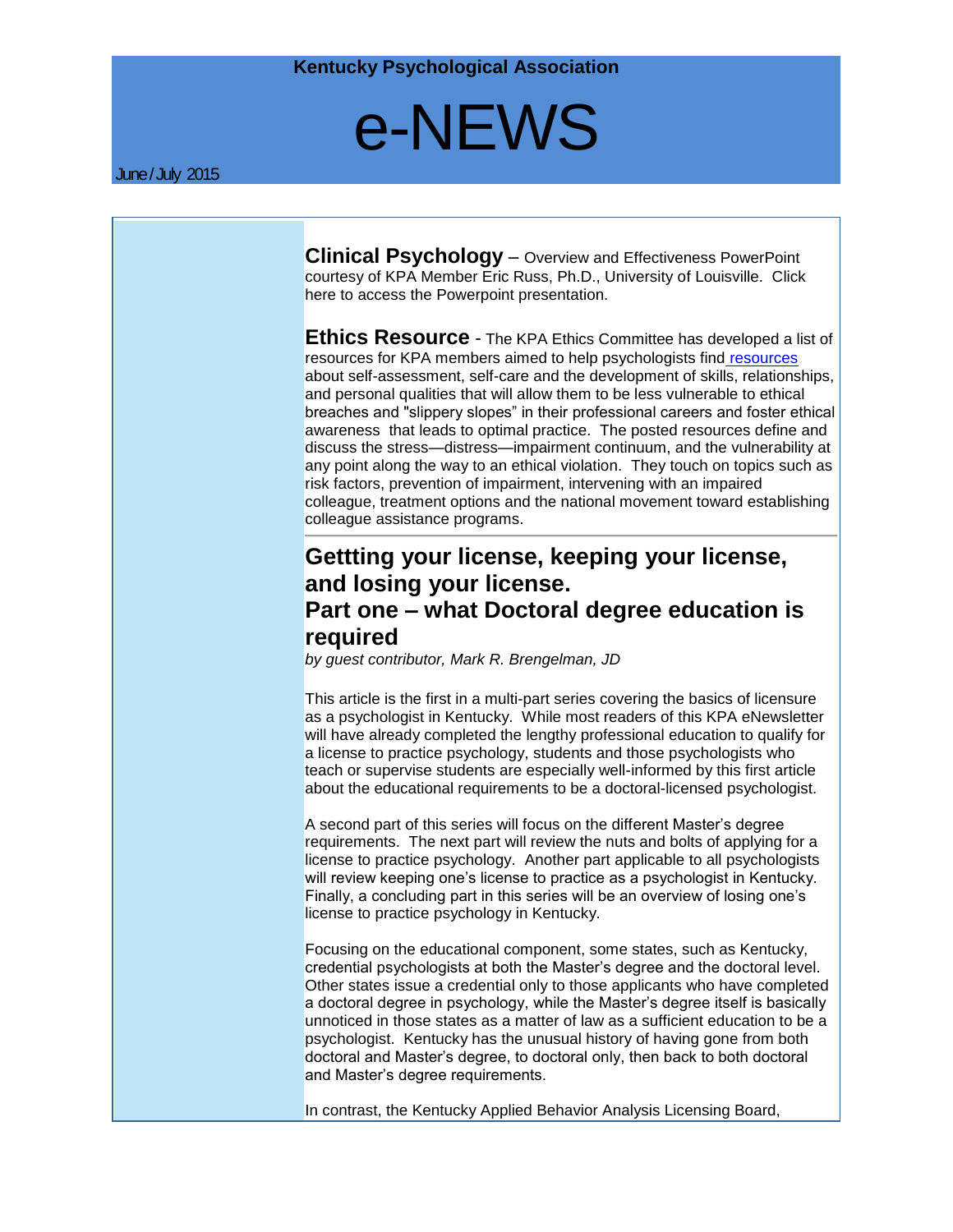## e-NEWS

June / July 2015

enacted by the Kentucky General Assembly in 2010, issues credentials to be mental health practitioners as Behavior Analysts where applicants may hold only a Bachelor's degree in any of the following approved academic areas, among others: Education; Occupational therapy; Speech/language therapy; Engineering, or; Medicine.

Doctoral degrees accepted in Kentucky for psychology include the Doctor of Philosophy ("Ph.D.") in psychology, the Doctor of Psychology ("Psy.D."), and the Doctor of Education ("Ed.D.") in psychology. While the Doctor of Philosophy was the general doctoral degree issued in a particular field of study, these other degrees exist that also qualify the person who has obtained the degree to apply for a license to practice psychology.

The Doctor of Psychology degree is the professional doctorate degree intended to prepare graduates for practice in psychology. It is sometimes referred to or considered the degree best intended to prepare the graduate to practice psychology as a health care practitioner and clinician. The Doctor of Education is more of an educational degree, but with wide application for a research and/or professional focus. It prepares the graduate for academic and research opportunities, as well as clinical or professional practice in a wide variety of settings.

Accredited schools in Kentucky issue all three types of doctoral degrees which qualify the holder to meet the educational requirements to apply for a license to practice psychology independently. In contrast to reference the practice of law, all three Kentucky law schools issue but a single degree qualifying the holder to be an attorney – the Juris Doctorate. Regardless of the exact nature of the degree itself, Kentucky law has a 10-part standard to determine the sufficiency of any doctoral degree. The degree must:

(1) Be from a recognized institution of higher learning as defined in this administrative regulation;

(2) Be clearly identified by the granting institution as a psychology program wherever the program may be administratively housed;

(3) Be specified in pertinent institutional catalogs and brochures as intended to educate and train professional psychologists;

(4) Require a dissertation for the degree as psychological in method and content and an expected product of doctoral training in psychology;

(5) Stand as a recognizable, coherent, organized entity within the institution;

(6) Require within the psychology faculty clear authority and primary responsibility for the core and specialty areas whether or not the program cuts across administrative lines;

(7) Be an integrated, organized sequence of study;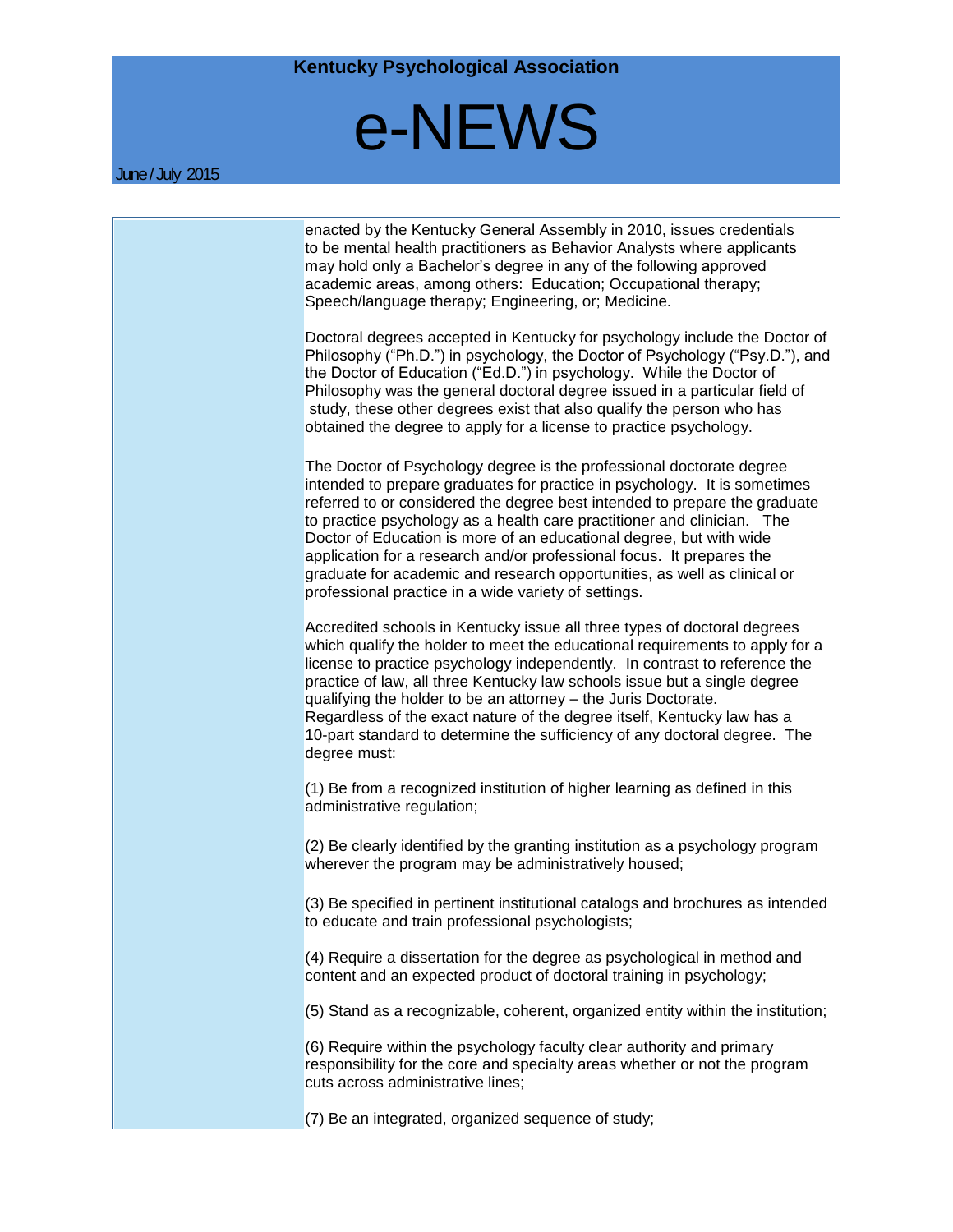# e-NEWS

(8) Require an identifiable psychology faculty and a psychologist responsible for the program;

(9) Require an identifiable body of students who are matriculated in that program for a degree, and;

(10) Require in areas of training for psychologists.

Not only are the degree requirements set by law, but the exact "curricular experiences and course work" in psychology are regulated, too. These are the numerous factors considered under law:

(a) The curriculum shall encompass a minimum of three (3) academic years of full-time graduate study.

(b) A minimum of one (1) full academic year shall be spent in residence at the institution.

(c) In addition to instruction in scientific and professional ethics and standards, research design and methodology, statistics and psychometrics, the core program shall require each student to demonstrate competence in each of the following content areas. This shall be met by including a minimum of three  $(3)$  or more graduate semester hours (five (5) or more graduate quarter hours) in each of these four (4) areas:

1. Biological bases of behavior, including the subject matters of physiological psychology, comparative psychology, neuropsychology, sensation and perception, and psychopharmacology;

2. Cognitive-affective bases of behavior, including the subject matters of learning, thinking, motivation, and emotion;

3. Social bases of behavior, including the subject matters of social psychology, group process and organizational psychology and systems; 4. Individual differences, including the subject matters of personality theory, human development, and abnormal psychology.

(d) In addition to the core program, the curriculum shall include appropriate course work . . . in the specialty area of training. For candidates who seek to deliver or supervise psychological health services, that training shall include specific training in diagnosis, psychological testing, and assessment of individual differences and the design and implementation of appropriate intervention techniques, such as psychotherapy, counseling, and consultation.

Deficiencies in any of the above course work may be "corrected by appropriate remedial work," but only "at the discretion of the [Kentucky] Board [of Examiners of Psychology]." Note significantly how one key factor is a minimum of one-year "in residence at the institution," which effectively eliminates from qualifying many or most on-line doctoral degree programs in psychology.

To summarize, credentials are issued in Kentucky at both the Master's